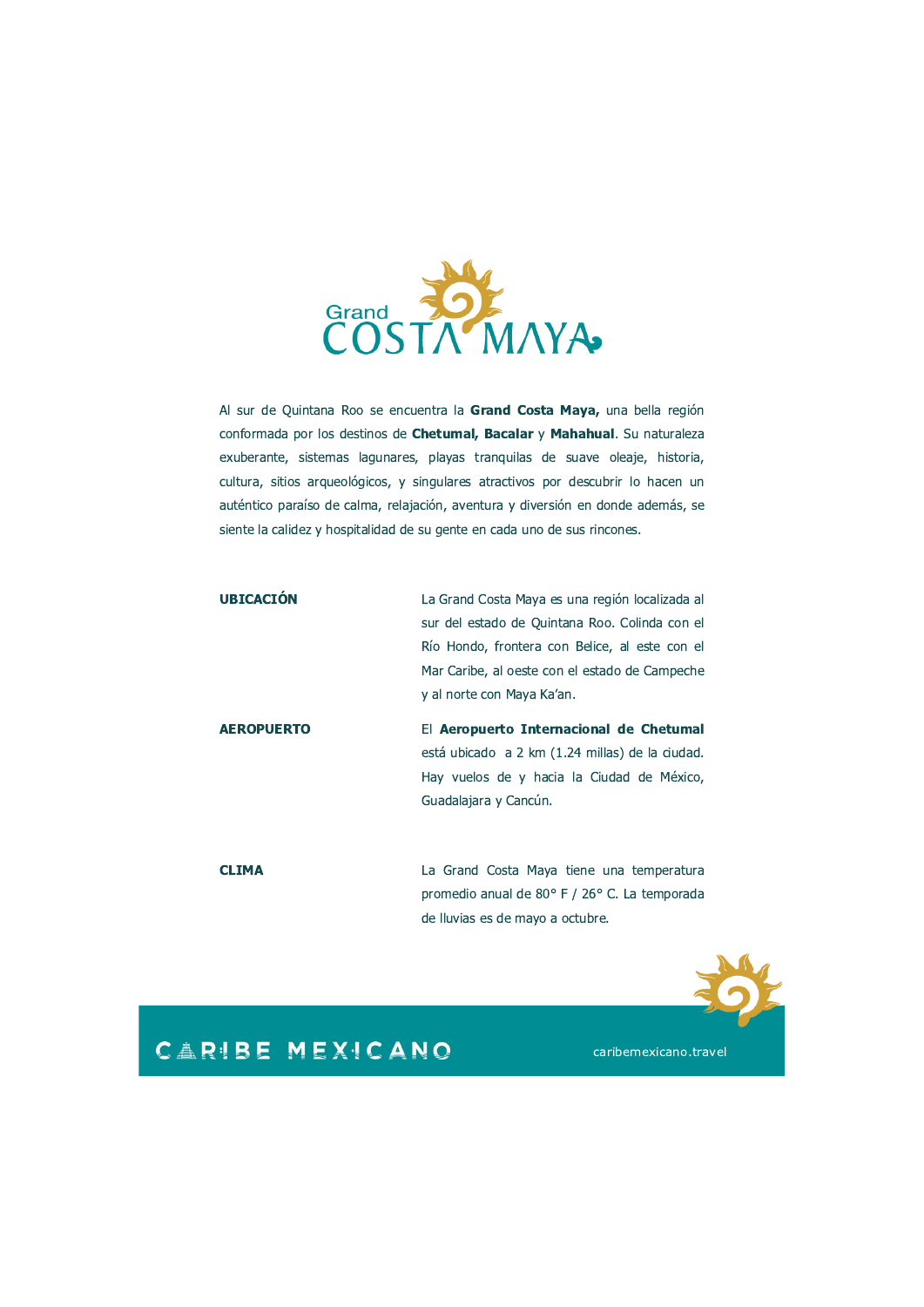

#### **MONEDA**

La moneda oficial es el peso mexicano, las principales tarjetas de crédito y dólares americanos son aceptadas en algunos de los establecimientos turísticos. Es recomendable llevar efectivo ya que, fuera de Chetumal, no hay bancos disponibles.

**TRANSPORTACIÓN** Los autobuses y los taxis son las dos formas más comunes de transporte a lo largo de los destinos que conforman la Grand Costa Maya.



## **CARIBE MEXICANO**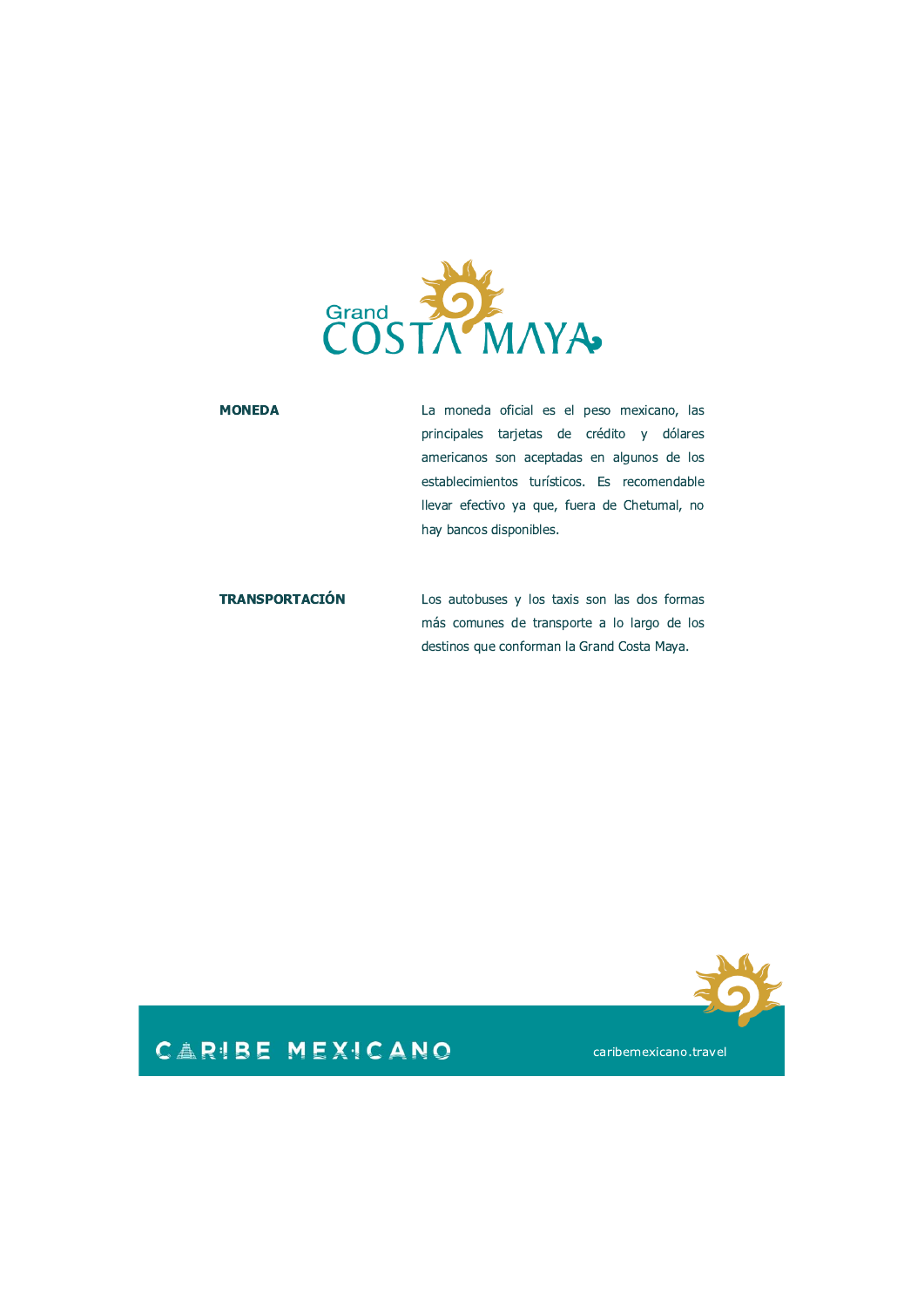

A solo 30 minutos de la ciudad de Chetumal se encuentra el Pueblo Mágico de Bacalar, un hermoso destino en el que destaca la belleza de sus atractivos naturales. Bakhalal, como se le conocía originalmente significa "Lugar de carrizos". Se localiza a un lado de la Laguna de los Siete Colores, nombrada así por sus distintas tonalidades de azul, y que ofrece el espacio ideal para nadar, bucear, practicar snorkel, kayak, paddle board o realizar paseos en lancha y observar en todo su esplendor estos hermosos colores naturales.

- Bacalar es el lugar perfecto para los amantes de la naturaleza y la tranquilidad además de estar lleno de historia, aventura y cultura.
- En el Fuerte de San Felipe, utilizado en la antigüedad para defender la zona, se encuentra el Museo de La Piratería en donde se concentra toda la historia del pueblo y su relación con los piratas.
- Los Rápidos de Bacalar, que conectan la laguna con las aguas del Río Hondo a través del Estero de Chac es conocido como el **Canal de los Piratas**. Es un sitio mágico e inigualable en donde además de disfrutar la belleza de sus aguas es posible conocer acerca de los estromatolitos, estructuras minerales únicas en la zona y de gran importancia para la vida acuática.
- El **Cenote Cocalitos** es uno de los más populares de la zona ya que muy cerca de sus límites se pueden apreciar los estromatolitos.



### **CARIBE MEXICANO**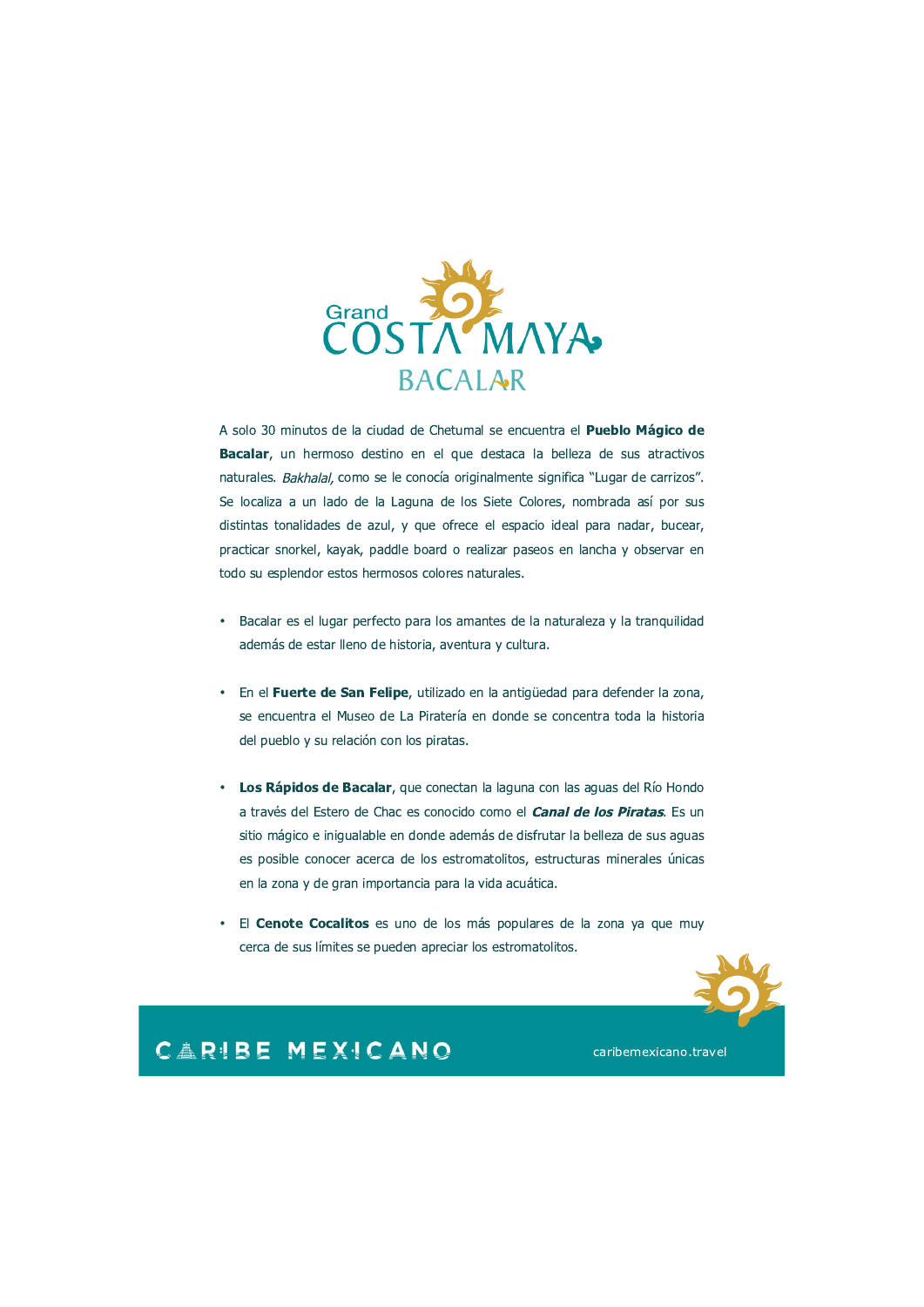

- Considerado uno de los miradores más espectaculares de la Laguna de los  $\bullet$ Siete Colores, el **Cenote Esmeralda** es ideal para practicar el buceo.
- · El Cenote Negro se encuentra también dentro de la Laguna de los Siete Colores, es el cenote más profundo, tiene 90 metros de profundidad. Es llamado así debido a su gran profundidad, sin embargo, sus aguas son transparentes y puede verse claramente dónde inicia su circunferencia en forma de media luna.
- · Otra belleza natural a las afueras de Bacalar es el **Cenote Azul**, cuyo espejo de aqua refleja como si se tratara de una famosa pintura, toda la naturaleza que lo rodea.
- En la plaza central artesanos locales exponen sus artesanías hechas en una  $\bullet$ variedad de maderas sagradas como el Ciricote -un tipo de madera dura y oscura- y la Caoba -que tiene un color rojo intenso.

#### **HOTELES**

Actualmente Bacalar cuenta con 90 hoteles y 1,050 habitaciones, que van desde acogedores hoteles boutique, cabañas y amplios bungalows hasta pequeños hoteles independientes.



### **CARIBE MEXICANO**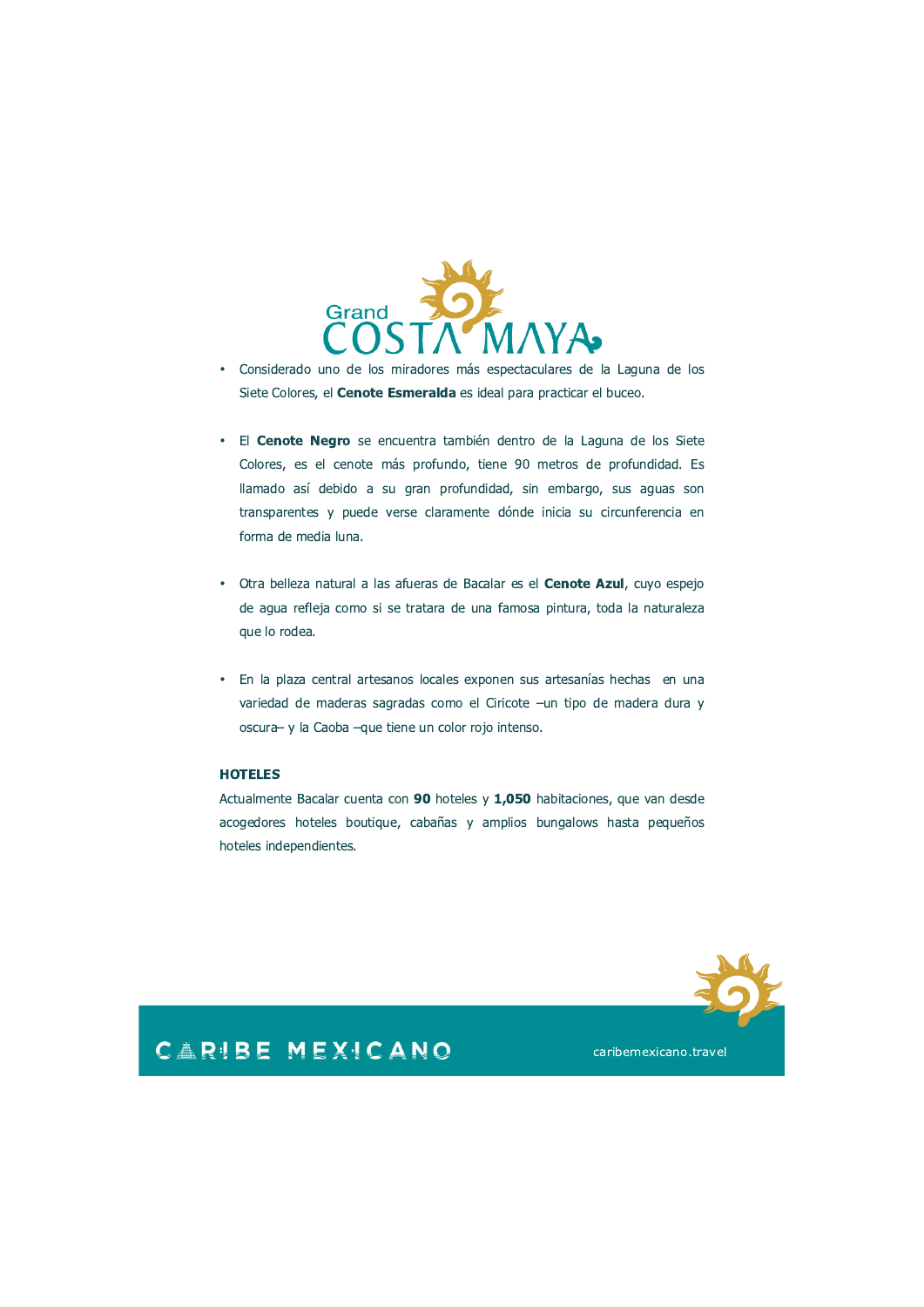

#### **REDES SOCIALES**





**VisitBacalar** 





# **CARIBE MEXICANO**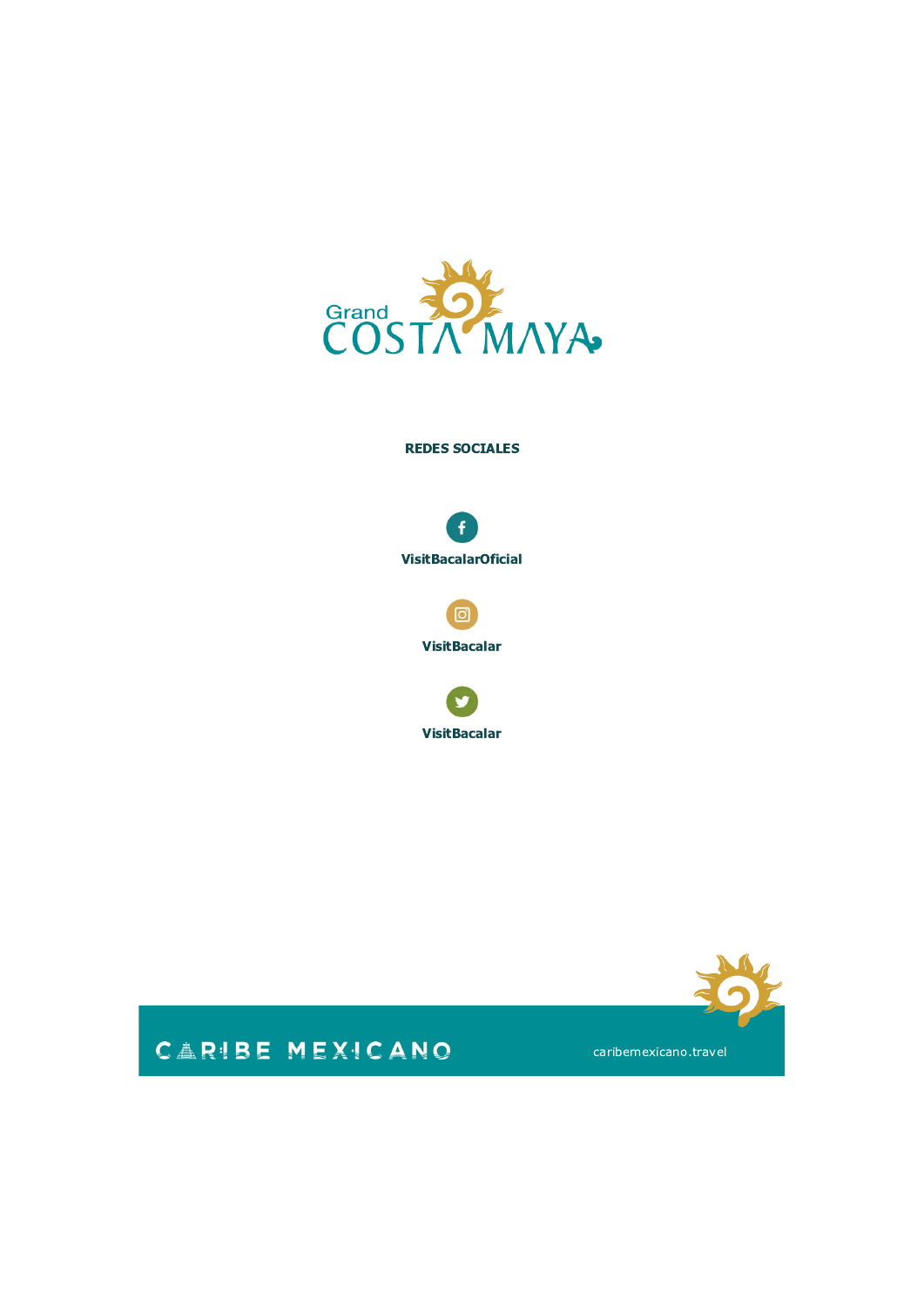

#### SITIOS ARQUEOLÓGICOS A LO LARGO DE LA GRAND COSTA MAYA

Esta región fue una de las más poderosas del mundo maya, dotadas de amplias obras de infraestructura y sistemas artificiales de captación de aguas.

#### **CHACCHOBÉN**

A sólo 70 km de Chetumal, Chacchobén nació como una pequeña aldea en el año 200 a. C. Sin embargo, actualmente es considerada como unos de los mayores asentamientos del área conocida como Región de los Lagos. Su nombre hace alusión al "maíz colorado". Entre las estructuras que más sobresales, están los conjuntos denominados como el Gran Basamento, Las Vías y el Grupo II, el cual incluye al edificio de mayor altura.

#### **KOHUNLICH**

Zona arqueológica localizada a 69 km al oeste de la ciudad de Chetumal. Sus orígenes datan del año 200 a.C. El Templo de los Mascarones, hoy día es la estructura más emblemática del estado de Quintana Roo.

#### **DZIBANCHÉ**

Se trata de uno de los sitios más grandes y de mayor importancia del sur de Quintana Roo. Su fundación data del año 200 a.C. De las construcciones más importantes de la zona sobresale el Templo de los Cormoranes, el Templo de los Cautivos y el Templo de los Dinteles. Se localiza a 80 km de la ciudad de Chetumal.



### **CARIBE MEXICANO**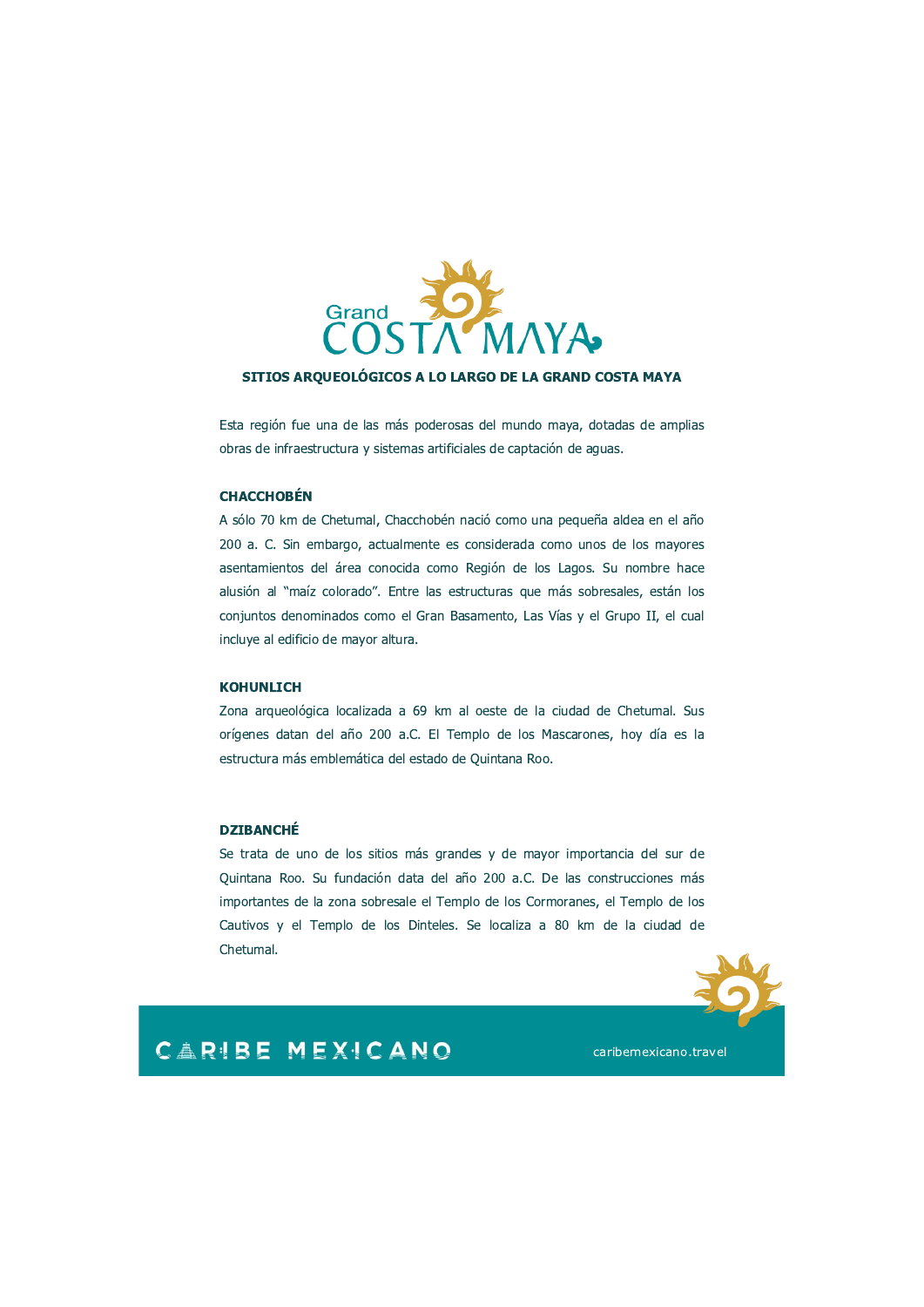

#### **KINICHNÁ**

Dos kilómetros al norte del asentamiento de Dzibanché se encuentra el conjunto de Kinichná (Casa del Sol). Este conjunto se distingue por la construcción de una monumental Acrópolis de tres niveles integrada con una serie de edificios bajos alrededor de una plaza, los cuales se cree que funcionaron como plataformas para templos menores.

#### **OXTANKAH**

Cercano a la Bahía de Chetumal está el pequeño sitio de Oxtankah, en donde además de las estructuras mayas, se encuentran los restos de una capilla española, se dice que surgió y alcanzo su apogeo durante el periodo Clásico de la cultura maya (300 y 600 d.C.).



### **CARIBE MEXICANO**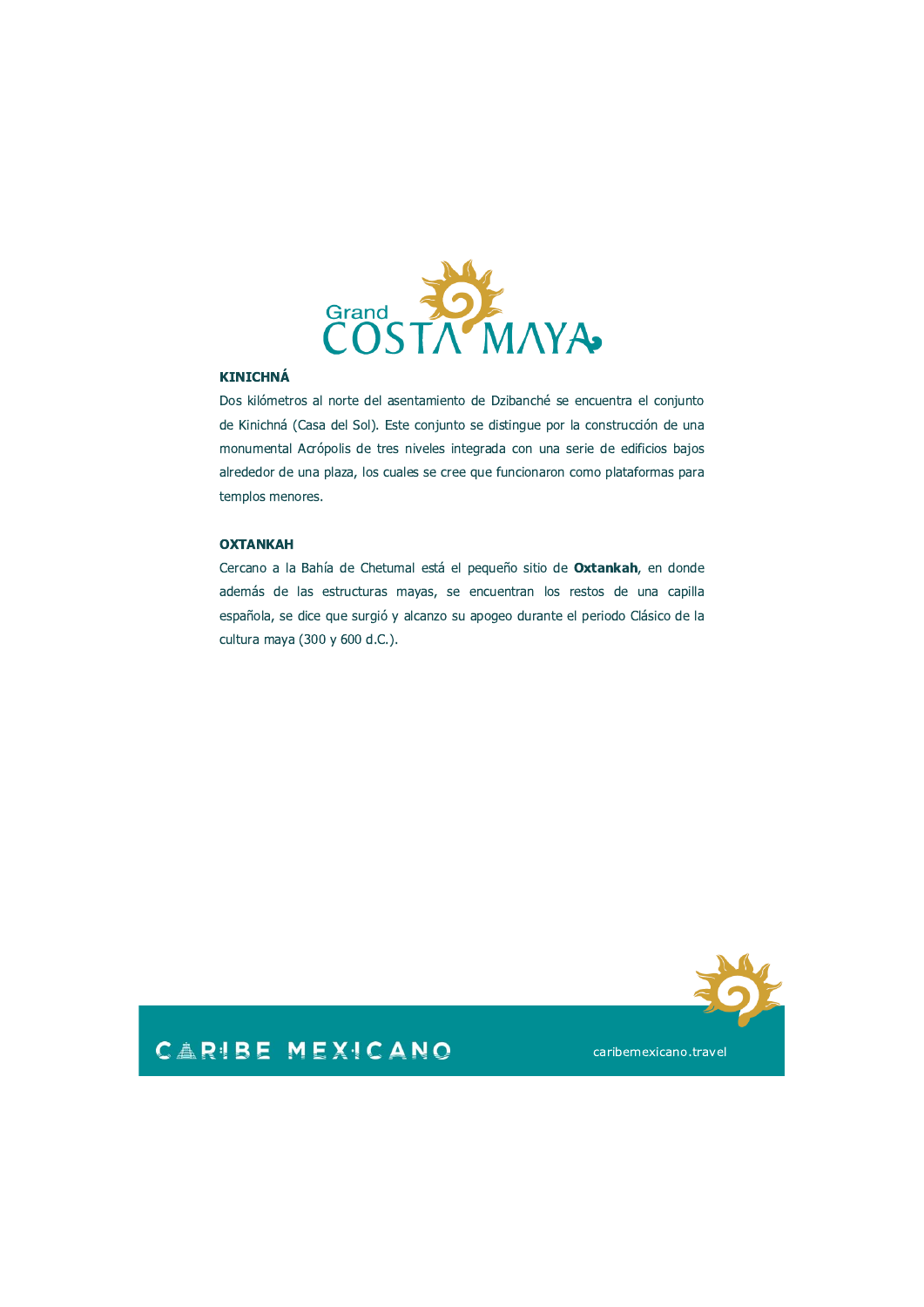

#### **REDES SOCIALES**



O

**GrandCosta\_Maya** 





# CARIBE MEXICANO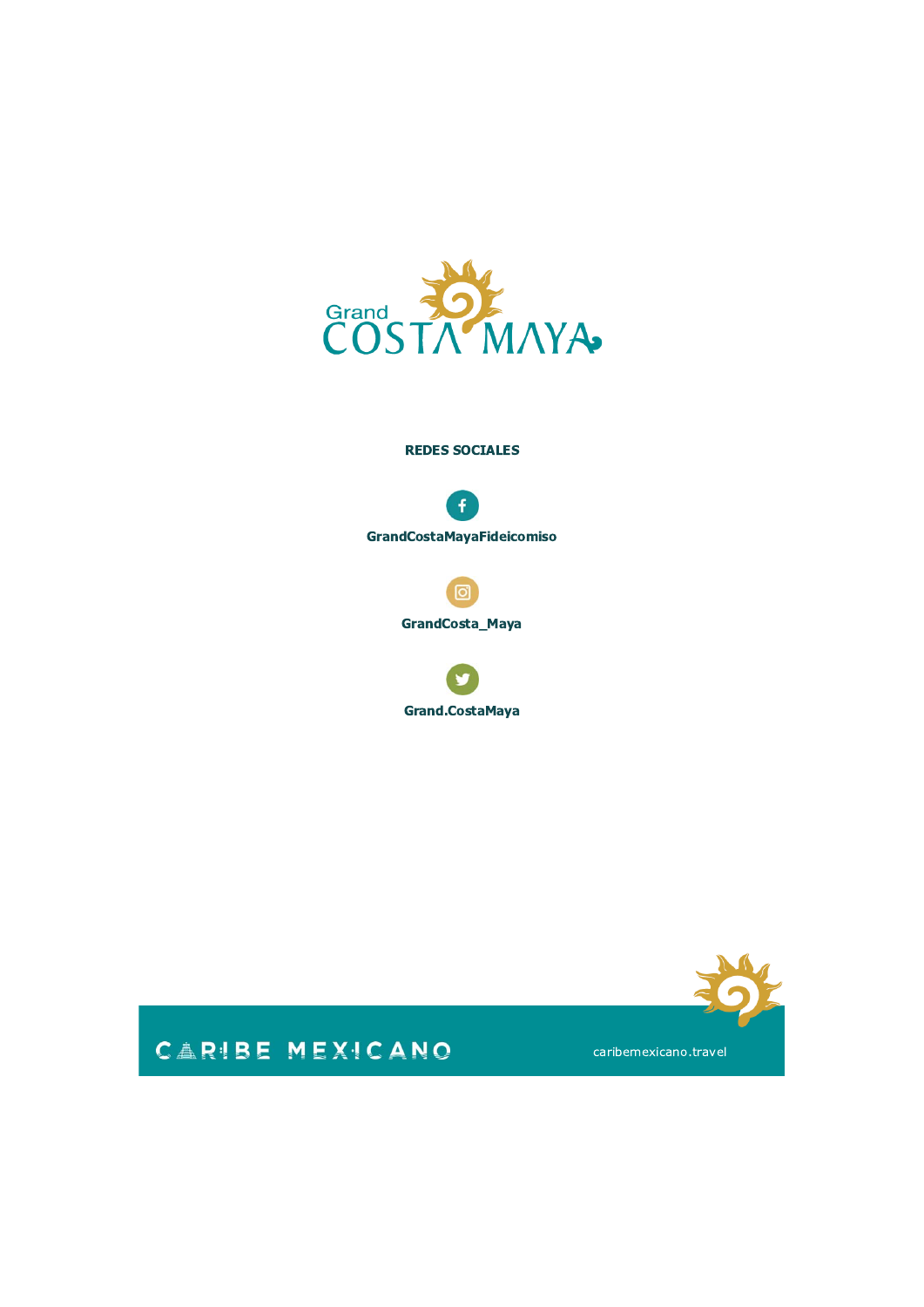

# **CARIBE MEXICANO**

|  | TABLA DE DISTANCIAS |  |
|--|---------------------|--|
|  |                     |  |

| Desde                | Hacia                   | Distancia en<br><b>KM</b> | Distancia en<br>Millas | Tiempo<br>aproximado |
|----------------------|-------------------------|---------------------------|------------------------|----------------------|
|                      | Centro de Cancún        | 16                        | 10                     | 20 min.              |
|                      | Zona Hotelera de Cancún | 20                        | 12                     | 25 min               |
|                      | Costa Mujeres           | 20.6                      | 19                     | 37 min.              |
|                      | <b>Puerto Morelos</b>   | 25.6                      | 16                     | 22 min.              |
|                      | Playa del Carmen        | 51.4                      | 32                     | 41 min.              |
|                      | <b>Puerto Aventuras</b> | 76.2                      | 48                     | 1 h.                 |
| Aeropuerto de Cancún | Akumal                  | 91.9                      | 57                     | 1 h. 10 min.         |
|                      | Tulum                   | 117                       | 73                     | 1 h. 30 min.         |
|                      | Punta Allen             | 170                       | 106                    | 3 h.                 |
|                      | Mahahual                | 342                       | 213                    | 4 h. 10 min.         |
|                      | <b>Bacalar</b>          | 331                       | 206                    | 3 h. 40 min.         |
|                      | Chetumal                | 371                       | 231                    | 4 h. 26 min.         |
|                      | Cozumel                 | 75                        | 47                     | 1 h. 46 min.         |
|                      | Isla Mujeres            | 33                        | 21                     | 45 min.              |
|                      | Holbox                  | 144                       | 89                     | 1 h. 40 min.         |



# CARIBE MEXICANO